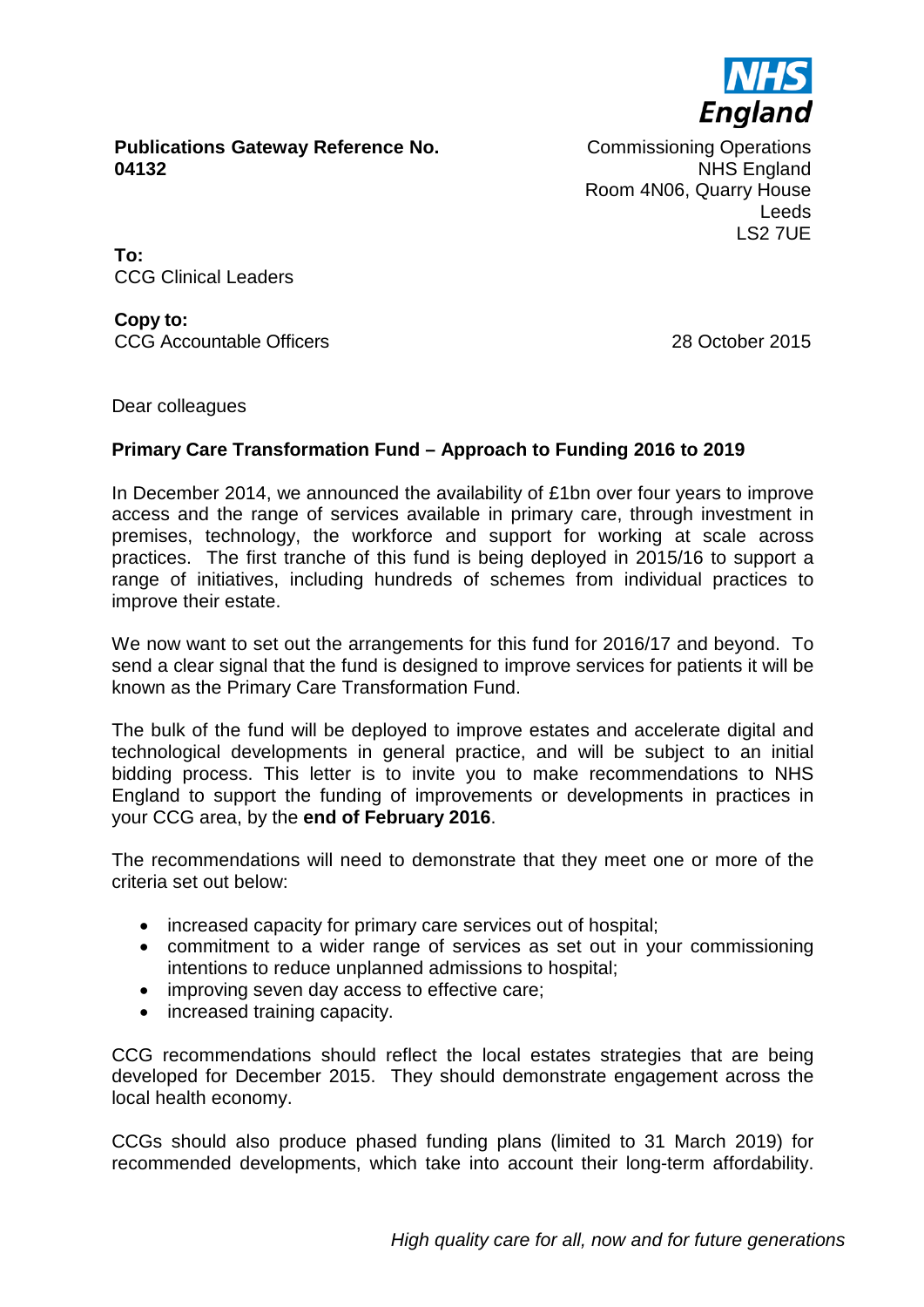If you have any questions about this approach, please e-mail [england.gppremisesfund@nhs.net.](mailto:england.gppremisesfund@nhs.net)

Please note that the team will not be able to address queries from individual practices.

Yours sincerely

Baturtur

**Dame Barbara Hakin National Director: Commissioning Operations**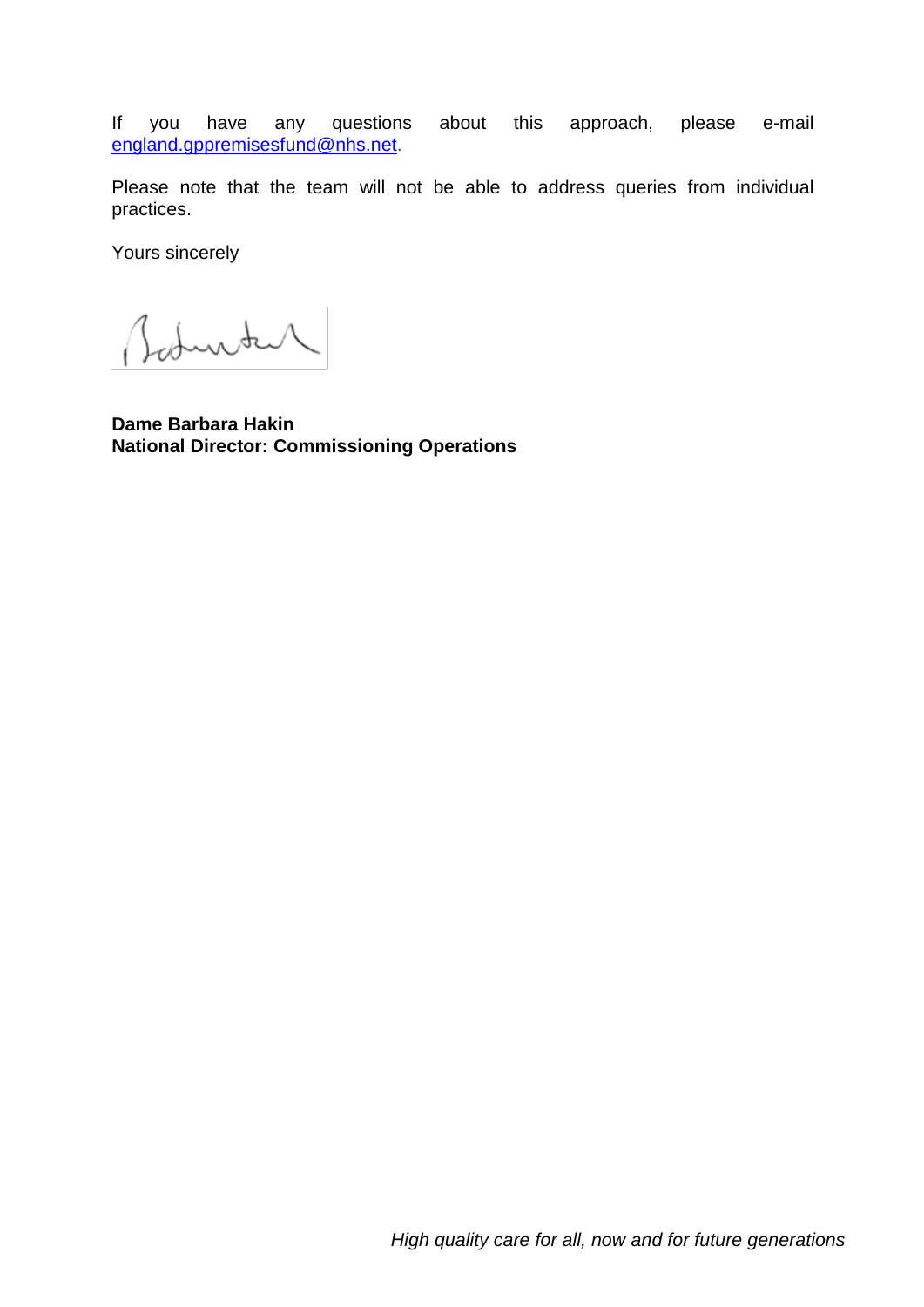# **Primary Care Transformation Fund – Approach to funding 2016 to 2019**

#### **Questions and Answers**

# *How will CCGs submit their bids for funding to NHS England?*

CCGs should submit proposals to NHS England in February 2016 requesting financial support for investment in premises or technology which will increase the capacity of general practice and out-of-hospital care. By mid-December we will publish further information about the process for submission and criteria which will be used to assess proposals by late spring 2016.

# *What is the deadline for CCGs to submit bids?*

The deadline for submitting proposals will be by the end of February 2016. The final date will be confirmed in December, along with details of how to submit proposals.

# *What criteria will NHS England use to determine which bids can receive funding?*

The purpose of the fund is to help general practice increase the capacity of services so that patients can access a wider range of clinical services. We are encouraging proposals which create additional capacity for patient care, harness technology which helps to improve patient care or enable innovation in patient care. Proposals which will support improved training for clinical staff will also be welcomed.

Detailed assessment criteria will be published in December along with details of how to submit proposals.

# *I'm a GP or practice manager. How can I submit a bid for funding?*

CCGs are producing local estates plans which will take account of the services that are required and planned for the future. These plans should take account of patient and population needs, current services and infrastructure and the needs for the future. In doing so, CCGs should gather views from providers and other stakeholders including general practices.

CCGs have been asked to submit proposals for PCTF support for premises and technology developments, so practices should ensure they have contacted their CCGs to discuss local plans. We are unable to receive bids directly from practices.

#### *How much funding is available in next year?*

Final decisions about funding will depend on the number of bids received from CCGs in February.

#### *When will I hear back from NHS England about whether or not our bids are successful?*

We expect to announce which bids have been successful by late spring 2016. These schemes will then be considered for formal approval.